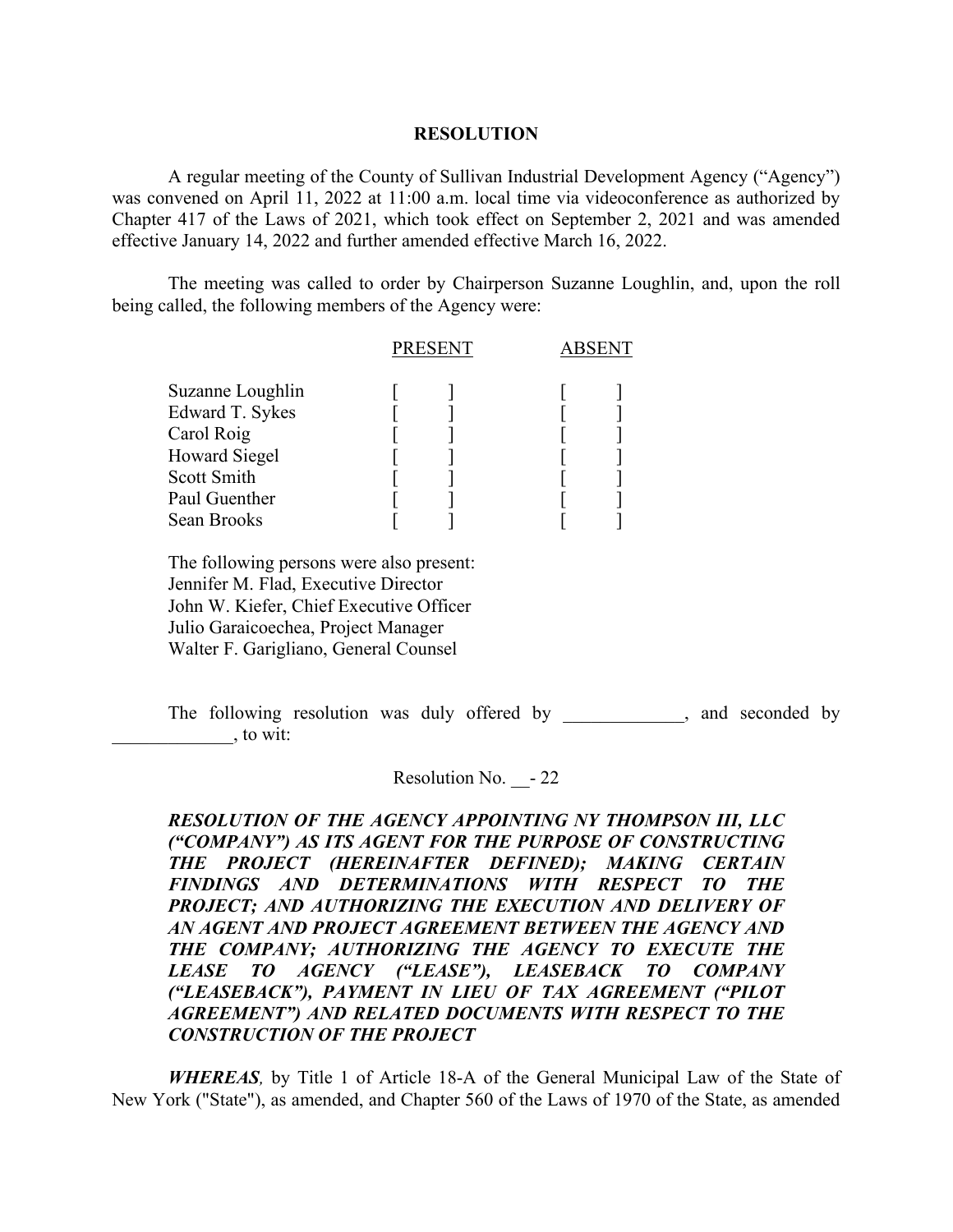and codified as Section 960 of the General Municipal Law (collectively, the "Act"), the Agency was created with the authority and power to own, lease and sell property as authorized by the Act; and

*WHEREAS*, on or about March 24, 2022, the Company presented an application to the Agency ("Application"), a copy of which is on file at the office of the Agency, requesting that the Agency consider undertaking a project consisting of the construction of an approximately 4MW solar photovoltaic electricity generating facility that will be interconnected to the New York State Electric and Gas ("NYSEG") electrical grid ("Project") whereby NYSEG customers in NYSEG Load Zone E that are part of the Company's Community Solar Program will receive such electricity at a discounted price to the then current NYSEG price. The Project is new construction and will be comprised of (a) racking to mount the solar modules (such racking generally to be pile driven into the ground); (b) solar modules; (c) inverters and transformers to sit on a concrete inverter pad and (d) assorted electrical components and wiring. The solar array will be constructed on one (1) parcel of real estate consisting of approximately  $41\pm$  acres located at 1283 Old Route 17, Town of Thompson ("Town"), County of Sullivan ("County"), State and identified on the Town tax map as a portion of Section 1, Block 1, Lot 3 ("Land"); and

*WHEREAS*, it is contemplated that the Agency will (i) designate the Company as its agent for the purpose of constructing the Project; (ii) negotiate and enter into an Agent and Project Agreement, the Lease, the Leaseback and the PILOT Agreement with the Company (collectively, the "Transaction Documents"); (iii) hold a leasehold interest in the Land and the improvements thereon which constitute the Project; and (iv) provide financial assistance to the Company in the form of (a) sales tax exemption for purchases related to the construction of the Project; (b) a real property tax abatement on increased value resulting from improvements to the Land through the PILOT Agreement; and (c) a mortgage tax exemption for financing related to the Project; and

*WHEREAS*, the total financial assistance being contemplated by the Agency is less than \$100,000; and

*WHEREAS*, pursuant to Article 8 of the Environmental Conservation Law and the regulations adopted pursuant thereto by the Department of Environmental Conservation of the State of New York ("SEQR"), the Agency constitutes a "State Agency"; and

*WHEREAS*, to aid the Agency in determining whether the Project may have significant adverse effects on the environment, the Company has presented a Full Environmental Assessment Form ("EAF") to the Agency with respect to the Project for its review; and

*WHEREAS*, the Agency has given due consideration to the Application of the Company and to representations by the Company that the proposed financial assistance is an inducement to the Company to undertake the Project; and

*WHEREAS*, the Agency has considered the following matters as more fully set forth in its Uniform Tax Exemption Policies: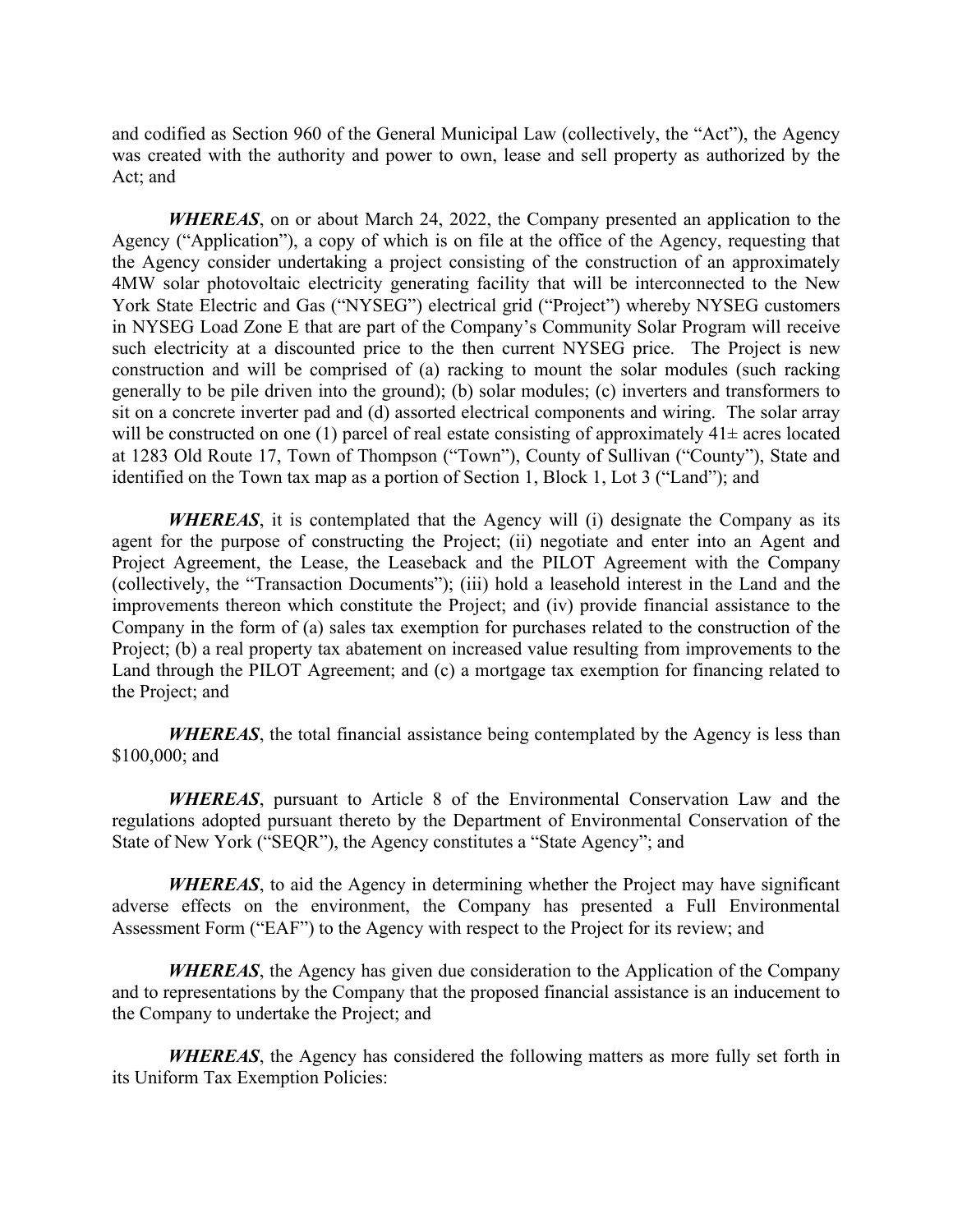- A. Permanent private sector job creation and retention;
- B. Estimated value of the tax exemption;
- C. Whether the affected taxing jurisdictions shall be reimbursed by the Company if the Project does not fulfill the purposes for which the exemption was granted;
- D. Impact of Project on existing and proposed business or economic development projects;
- E. The amount of private sector investment generated or likely to be generated by the Project;
- F. Demonstrated public support for the Project;
- G. Likelihood of accomplishing the Project in a timely fashion;
- H. Environmental impact;
- I. Extent to which the Project will require additional services including, but not limited to educational, police, transportation, EMS and fire;
- J. Extent to which the Project will provide additional revenues; and
- K. Extent to which the Project will serve the public purposes of the Act by preserving permanent, private sector jobs or increasing the overall number of permanent, private sector jobs in the State;

; and

*WHEREAS*, the Agency desires to encourage the Company to advance the job opportunities, health, general prosperity and economic welfare of the people of Sullivan County, New York by providing the contemplated financial assistance and undertaking the Project; and

*WHEREAS*, the Executive Director has negotiated the Transaction Documents with the Company; and

*WHEREAS*, the Transaction Documents have been prepared by Agency counsel.

## *NOW, THEREFORE, BE IT RESOLVED BY THE MEMBERS OF THE AGENCY AS FOLLOWS*:

Section 1. The Company has presented to the Agency, among other things:

- (A) An Application in form acceptable to the Agency; and
- (B) An EAF.
- Section 2. Based upon (i) the representations made by the Company to the Agency, and (ii) a review of the EAF presented to the Agency, the EAF reviewed and acted upon by the Town Planning Board, and (iii) related documents, the Agency hereby determines that:
	- (A) The Project constitutes a Type I Action under the SEQR;
	- (B) The Project will result in no major impacts and, therefore, is one which will not cause significant damage to the environment;
	- (C) The Project will not have a "significant effect on the environment" as such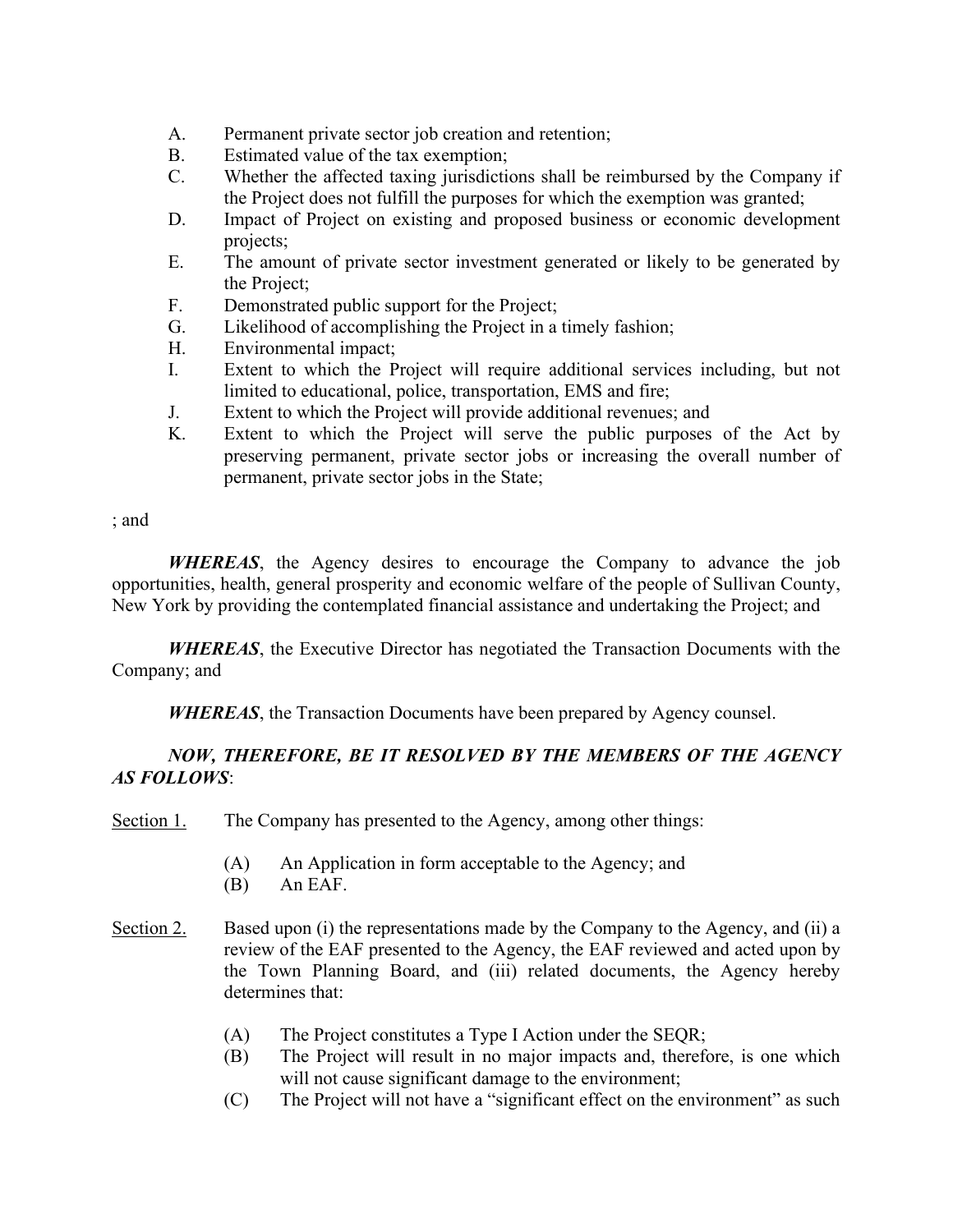quoted term is defined in Article 8 of the Environmental Conservation Law and Regulations adopted pursuant thereto by the Department of Environmental Conservation;

- (D) No "environmental impact statement" as such quoted term is defined in SEQR need be prepared for this action; and
- (E) This determination constitutes a negative declaration for purposes of SEQR.

A copy of this resolution shall together with the attachments thereto be placed on file in the office of the Agency where the same shall be available for public inspection during business hours, and notices of this negative declaration shall be filed in such offices, posted in such places, and published in such publications as shall be necessary to conform with the requirements of SEQR.

- Section 3. The Agency has determined that the proposed financial assistance does not exceed the sum of \$100,000.00 and therefore the proposed action is not subject to a public hearing.
- Section 4. Based upon representations made by the Company to the Agency, the Agency hereby makes, finds and determines as follows:
	- (A) By virtue of the Act, the Agency has been vested with all powers necessary and convenient to carry out and effectuate the purposes and provisions of the Act and to exercise all powers granted to it under the Act;
	- (B) It is desirable and in the public interest for the Agency to (i) acquire a leasehold interest in the Land and improvements constituting the Project; (ii) appoint the Company as its agent for purposes of constructing the Project, and (iii) lease the Land and improvements constituting the Project to the Company pursuant to the Lease, subject to the Leaseback and the PILOT Agreement;
	- (C) The Agency has the authority to take the actions contemplated therein under the Act; and
	- (D) The action to be taken by the Agency will induce the Company to develop the Project, thereby increasing employment opportunities in the County and otherwise furthering the purposes of the Agency as set forth in the Act.
- Section 5. Subject to the Company executing an Agent and Project Agreement in form and substance approved by the Chief Executive Officer, the Agency hereby authorizes the Company to proceed with the construction of the Project and hereby appoints the Company as the true and lawful agent of the Agency to construct the Project on behalf of the Agency; with the authority to delegate its status as agent of the Agency to the Company's agents, subagents, contractors, subcontractors, suppliers, vendors and other such parties as the Company may choose. The appointment described above includes the following activities as they relate to the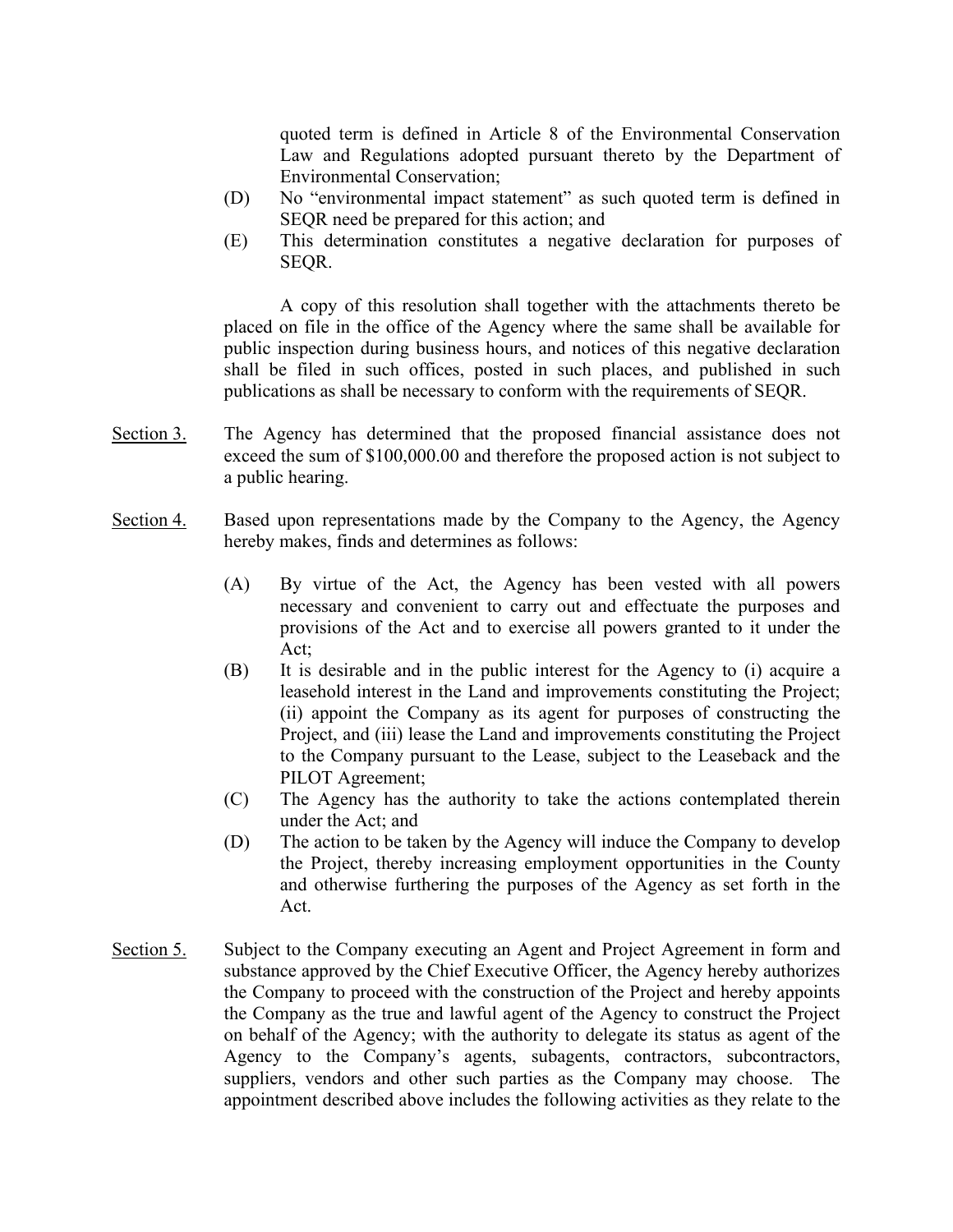construction of the Project, whether or not the materials, services or supplies described below are incorporated into or become an integral part of the Project; (i) all purchases, leases, rentals and other uses of tools, machinery and equipment in connection with the construction of the Project; (ii) all purchases, rentals, uses or consumption of supplies, materials and services of every kind and description in connection with the construction of the Project; and (iii) all purchases, leases, rentals and uses of equipment, machinery, and other tangible personal property (including installation costs with respect thereto), installed or placed in, upon or under the Project, including all repairs and replacements of such property. This agency appointment includes the power to make, execute, acknowledge and deliver any contracts, orders, receipts, writings and instructions, as the stated agents for the Agency, and in general to do all things which may be requisite or proper for completing the Project, all with the same powers and with the same validity as the Agency could do if acting on its own behalf. The aforesaid appointment of the Company as agent of the Agency to construct the Project shall expire on October 31, 2022 if the Transaction Documents have not been executed and delivered.

- Section 6. Based upon the representation and warranties made by the Company in its application for financial assistance, the Agency hereby authorizes and approves the Company, as its agent, to make purchases of goods and services relating to the Project and that would otherwise be subject to New York State and local sales and use tax in an amount up to \$687,500, which result in New York State and local sales and use tax exemption benefits ("sales and use tax exemption benefits") not to exceed \$55,000. The Agency agrees to consider any requests by the Company for increase to the amount of sales and use tax exemption benefits authorized by the Agency upon being provided with appropriate documentation detailing the additional purchases of property or services.
- Section 7. Pursuant to Section 875(3) of the New York General Municipal Law, the Agency may recover or recapture from the Company, its agents, consultants, subcontractors, or any other party authorized to make purchases for the benefit of the Project, any sales and use tax exemption benefits taken or purported to be taken by the Company, its agents, consultants, subcontractors, or any other party authorized to make purchases for the benefit of the Project, if it is determined that: (i) the Company, its agents, consultants, subcontractors, or any other party authorized to make purchases for the benefit of the Project, is not entitled to the sales and use tax exemption benefits; (ii) the sales and use tax exemption benefits are in excess of the amounts authorized to be taken by the Company, its agents, consultants, subcontractors, or any other party authorized to make purchases for the benefit of the Project; (iii) the sales and use tax exemption benefits are for property or services not authorized by the Agency as part of the Project; or (iv) the sales and use tax exemption benefits are taken in cases where the Company, its agents, consultants, subcontractors, or any other party authorized to make purchases for the benefit of the Project, fails to comply with a material term or condition to use property or services in the manner approved by the Agency in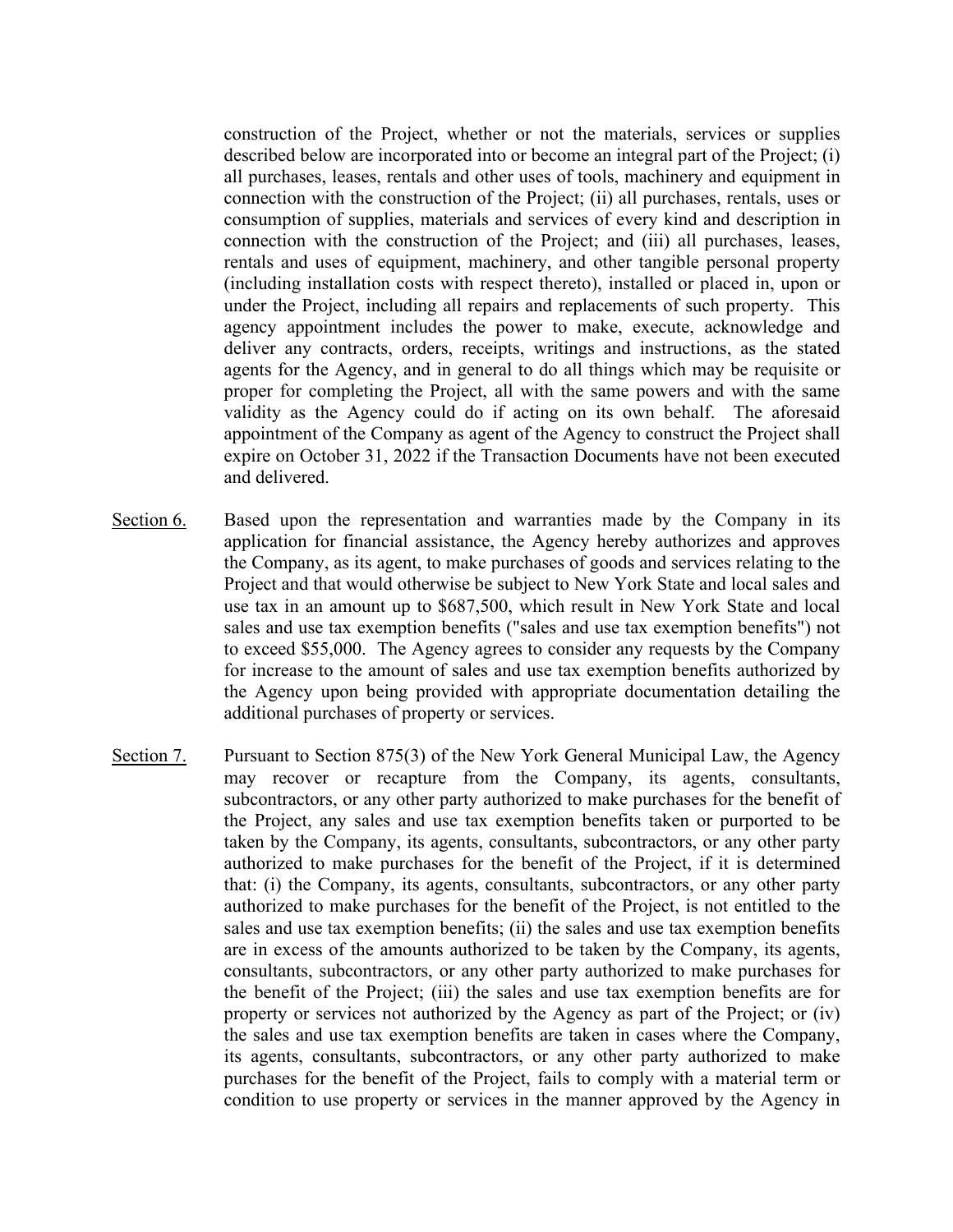connection with the Project. As a condition precedent of receiving sales and use tax exemption benefits, the Company, its agents, consultants, subcontractors, or any other party authorized to make purchases for the benefit of the Project, must (i) cooperate with the Agency in its efforts to recover or recapture any sales and use tax exemption benefits, and (ii) promptly pay over any such amounts to the Agency that the Agency demands.

- Section 8. The Transaction Documents which were negotiated by the Executive Director are hereby approved as to form and substance on condition that: (i) the payments under the Leaseback include payments of all costs incurred by the Agency arising out of or related to the Project and indemnification of the Agency by the Company for actions taken by the Company and/or claims arising out of or related to the Project; and (ii) the terms of the PILOT Agreement are consistent with the Agency's Community Distributed Generation Uniform Tax Exemption Policy.
- Section 9. The Chairperson, Executive Director or Chief Executive Officer of the Agency is hereby authorized, on behalf of the Agency, to execute and deliver the Transaction Documents in the form presented at this meeting all with such changes, variations, omissions and insertions as the Chairperson, Executive Director or Chief Executive Officer of the Agency shall approve, the execution thereof by the Chairperson, Executive Director or Chief Executive Officer of the Agency to constitute conclusive evidence of such approval.
- Section 10. The officers, employees and agents of the Agency are hereby authorized and directed in the name and on behalf of the Agency to do all acts and things required and to execute and deliver all such certificates, instruments and documents, to pay all such fees, charges and expenses and to do all such further acts and things as may be necessary or, in the opinion of the officer, employee or agent acting, desirable and proper to effect the purposes of this resolution and to cause compliance by the Agency with all of the terms, covenants and provisions of the documents executed for and on behalf of the Agency.
- Section 11. It is hereby found and determined that all formal actions of the Agency concerning and relating to the adoption of this resolution were adopted in an open meeting of the Agency; and that all deliberations of the Agency and of any of its committees that resulted in such formal action were in meetings open to the public, in compliance with all legal requirements.
- Section 12. The Executive Director, Chief Executive Officer or Counsel to the Agency is hereby authorized and directed (i) to distribute copies of this resolution to the Company; and (ii) to do such further things or perform such acts as may be necessary or convenient to implement the provisions of this resolution.
- Section 13. This Resolution shall take effect immediately.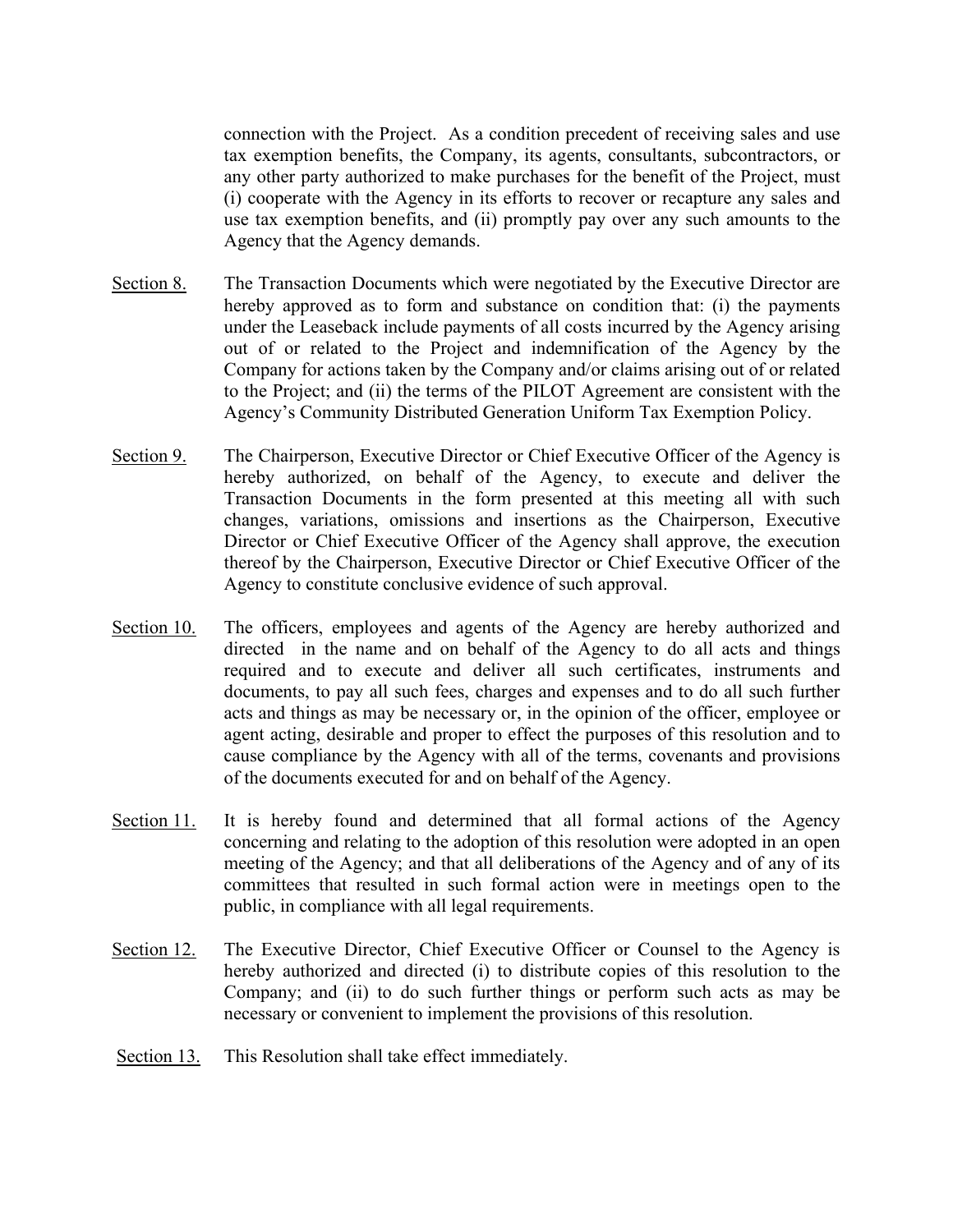The question of the adoption of the foregoing resolution was duly put to a vote on roll call, which resulted as follows:

| $\lceil \quad \rceil$ Yes<br>$\log$ | Absent     | Abstain                    |
|-------------------------------------|------------|----------------------------|
| $1$ No<br>1 Yes                     | Absent     | 1 Abstain                  |
| $\lceil \quad \rceil$ Yes           | [ ] Absent | Abstain                    |
| $\lceil \quad \rceil$ Yes<br>$\log$ | [ ] Absent | Abstain                    |
| $\lceil \quad \rceil$ Yes           | [ ] Absent | 1 Abstain                  |
| $\lceil \quad \rceil$ Yes<br>$1$ No | [ ] Absent | Abstain                    |
| $\lceil \quad \rceil$ Yes           | [ ] Absent | 1 Abstain                  |
|                                     |            | $\log$<br>$\log$<br>$\log$ |

The resolution was thereupon duly adopted.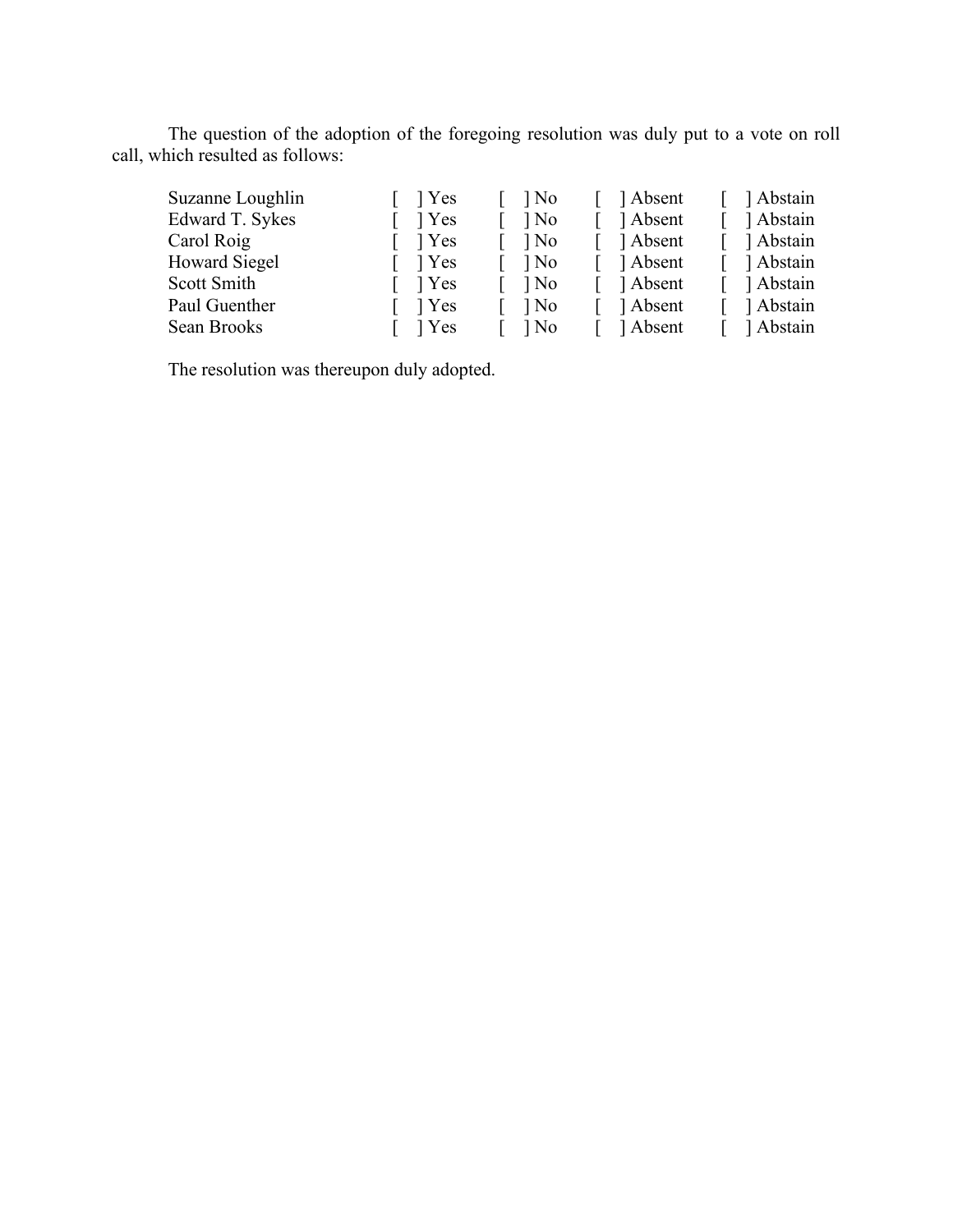## STATE OF NEW YORK : :SS COUNTY OF SULLIVAN :

I, the undersigned Secretary of the Agency DO HEREBY CERTIFY THAT:

- 1. I have compared the foregoing copy of a resolution of the County of Sullivan Industrial Development Agency ("Agency") with the original thereof on file in the office of the Agency, and that the same is a true and correct copy of such resolution and of the proceedings of the Agency in connection with such matter.
- 2. Such resolution was passed at a meeting of the Agency duly convened via video conference call on April 11, 2022 at 11:00 a.m. at which the following members were present:

|                                                                                                                          | <b>PRESENT</b> | <b>ABSENT</b> |  |
|--------------------------------------------------------------------------------------------------------------------------|----------------|---------------|--|
| Suzanne Loughlin<br>Edward T. Sykes<br>Carol Roig<br><b>Howard Siegel</b><br>Scott Smith<br>Paul Guenther<br>Sean Brooks |                |               |  |
|                                                                                                                          |                |               |  |

3. The question of the adoption of the foregoing resolution was duly put to a vote on roll call which resulted as follows:

| Suzanne Loughlin     | 1 Yes | 1 No   | Absent   | Abstain   |
|----------------------|-------|--------|----------|-----------|
| Edward T. Sykes      | 1 Yes | ] No   | 1 Absent | Abstain   |
| Carol Roig           | 1 Yes | $\log$ | 1 Absent | Abstain   |
| <b>Howard Siegel</b> | 1 Yes | $\log$ | 1 Absent | Abstain   |
| Scott Smith          | 1 Yes | $\log$ | Absent   | 1 Abstain |
| Paul Guenther        | 1 Yes | $\log$ | 1 Absent | Abstain   |
| Sean Brooks          | 1 Yes | $1$ No | 1 Absent | Abstain   |
|                      |       |        |          |           |

and therefore, the resolution was declared duly adopted.

70321-014v3